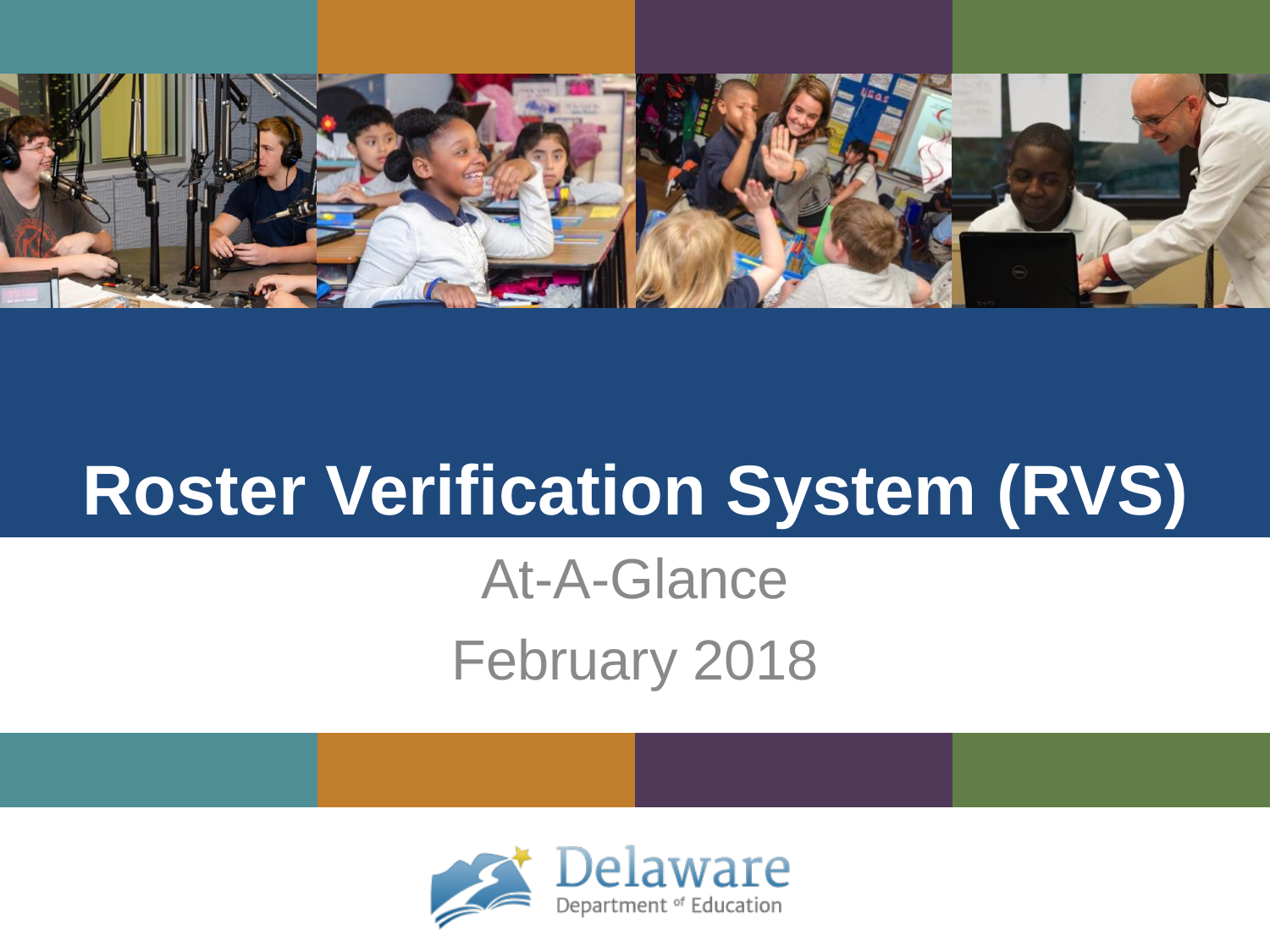# **Frequently Asked Questions**

### **What is RVS?**

The Roster Verification System (RVS) is an online system (inside of IMS) that allows Delaware's Group 1 teachers and administrators the opportunity to complete an automated web-based roster verification process for one measure of their Component V educator evaluation rating (Measure A for teachers; Part A for administrators). Roster verification ensures that all students who should be considered for the educator's evaluation are present on his or her roster.

### **Who needs to complete RVS?**

While school leaders conduct some form of roster verification with all educators as part of Component V, only Group 1 teachers and administrators who receive a Part A: Statewide Student Growth Measures rating utilize the state's RVS system. A Group 1 teacher includes any educator who instructs ELA and/or mathematics for at least 10 students in grades four (4) through eight (8). Administrators receive a Part A rating if they are responsible for 20 or more students taking the state assessment.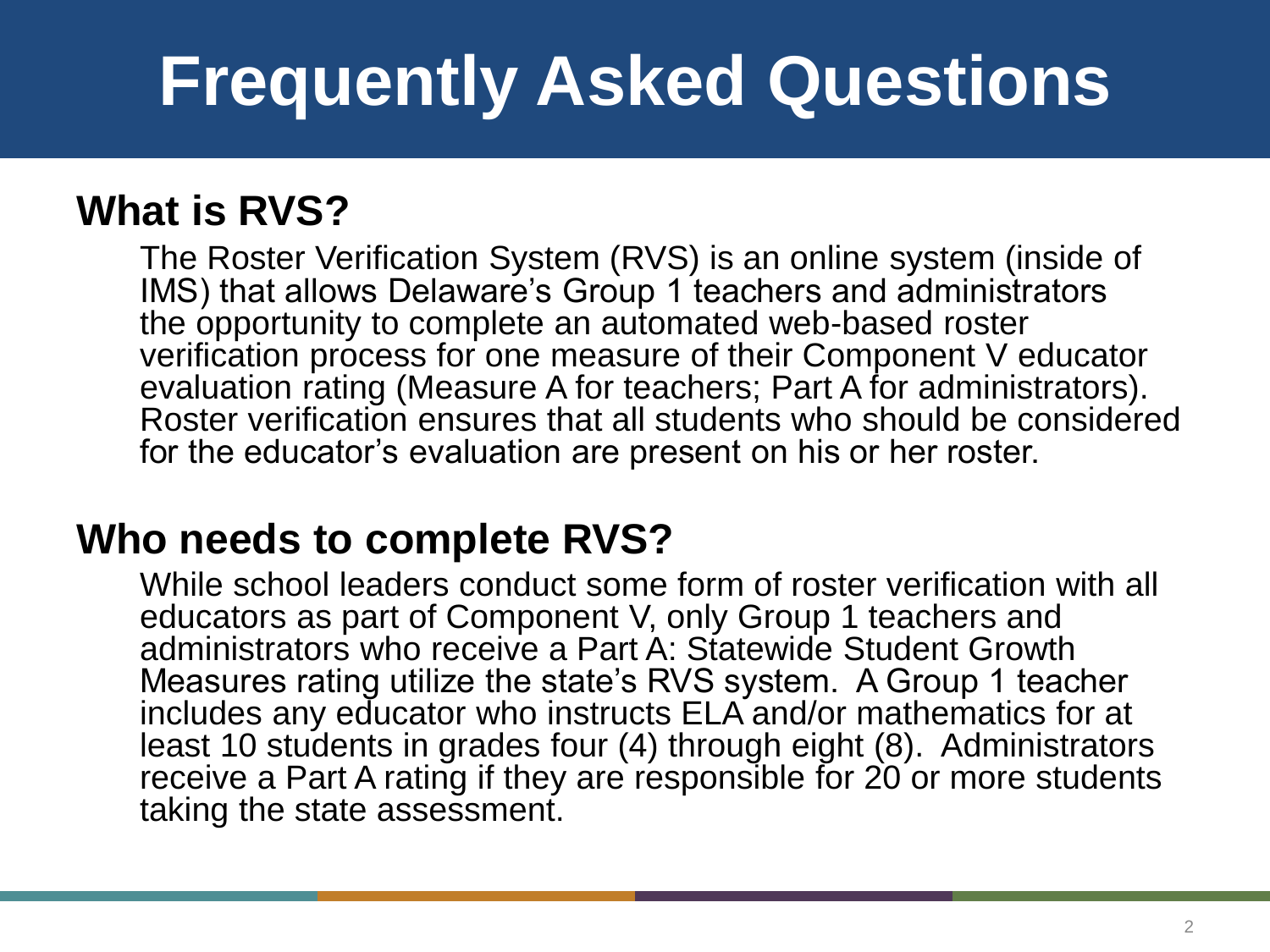# **Frequently Asked Questions**

### **What is the RVS timeline?**

- On February 9, 2018 rosters will be loaded into RVS from eSchoolPLUS
- February 12 March 16, 2018 LEAs may review RVS rosters ahead of the official RVS opening
- On March 19, 2018 RVS will open for Group 1 teachers, administrators, and evaluators to verify rosters
- On April 13, 2018 RVS will close for teachers
- On May 31, 2018 RVS will close for administrators/evaluators

### **Where can I find technical assistance?**

Technical assistance (including how-to manuals and contact information) are available on the RVS webpage of the DDOE website:<https://www.doe.k12.de.us/Page/2088>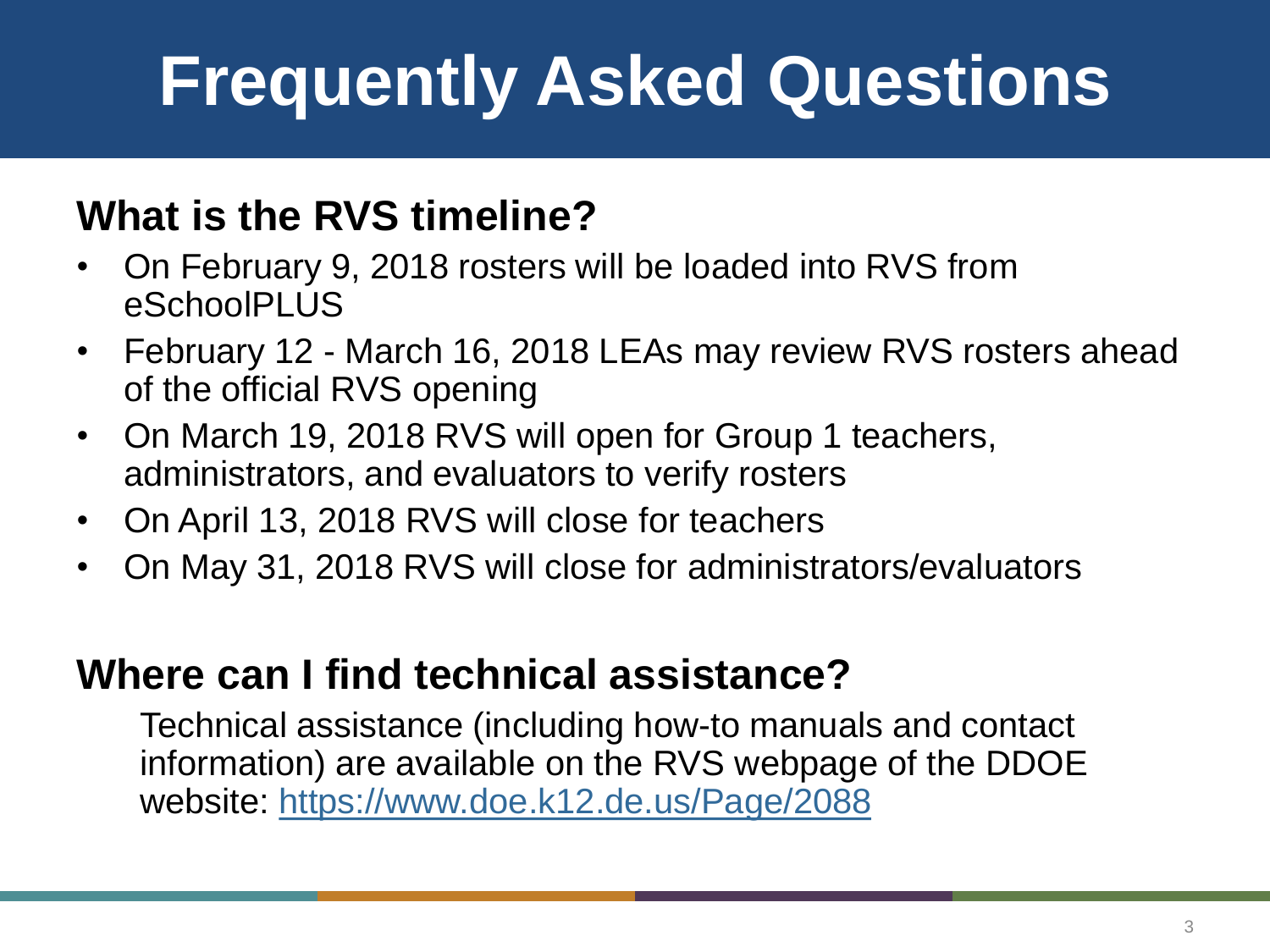## **Two Phases Of RVS: Before/During & After Student Assessment**

| <b>Before/During Student Assessment</b>                                                                                                                                                                                            | <b>After Student Scores Are Returned</b>                                                                                                                                                                         |
|------------------------------------------------------------------------------------------------------------------------------------------------------------------------------------------------------------------------------------|------------------------------------------------------------------------------------------------------------------------------------------------------------------------------------------------------------------|
| <b>Group 1 Teachers:</b><br><b>Review and submit rosters</b>                                                                                                                                                                       | <b>Group 1 Teachers:</b><br><b>Review Measure A report</b>                                                                                                                                                       |
| <b>Administrators:</b><br>Build rosters from approved teacher<br>or administrator rosters                                                                                                                                          | <b>Administrators:</b><br>- Review Measure A report                                                                                                                                                              |
| <b>Evaluators (of teachers and</b><br>administrators):<br>Ensure all Group 1 teachers are<br>present with the correct subject(s)<br>identified inside of RVS before the<br>system opens for teachers<br>Review and approve rosters | <b>Evaluators:</b><br><b>Review Measure A report</b><br>Determine discretion (if applicable)<br>$\blacksquare$<br>Submit appeals for students who<br>$\blacksquare$<br>remained on roster but should not<br>have |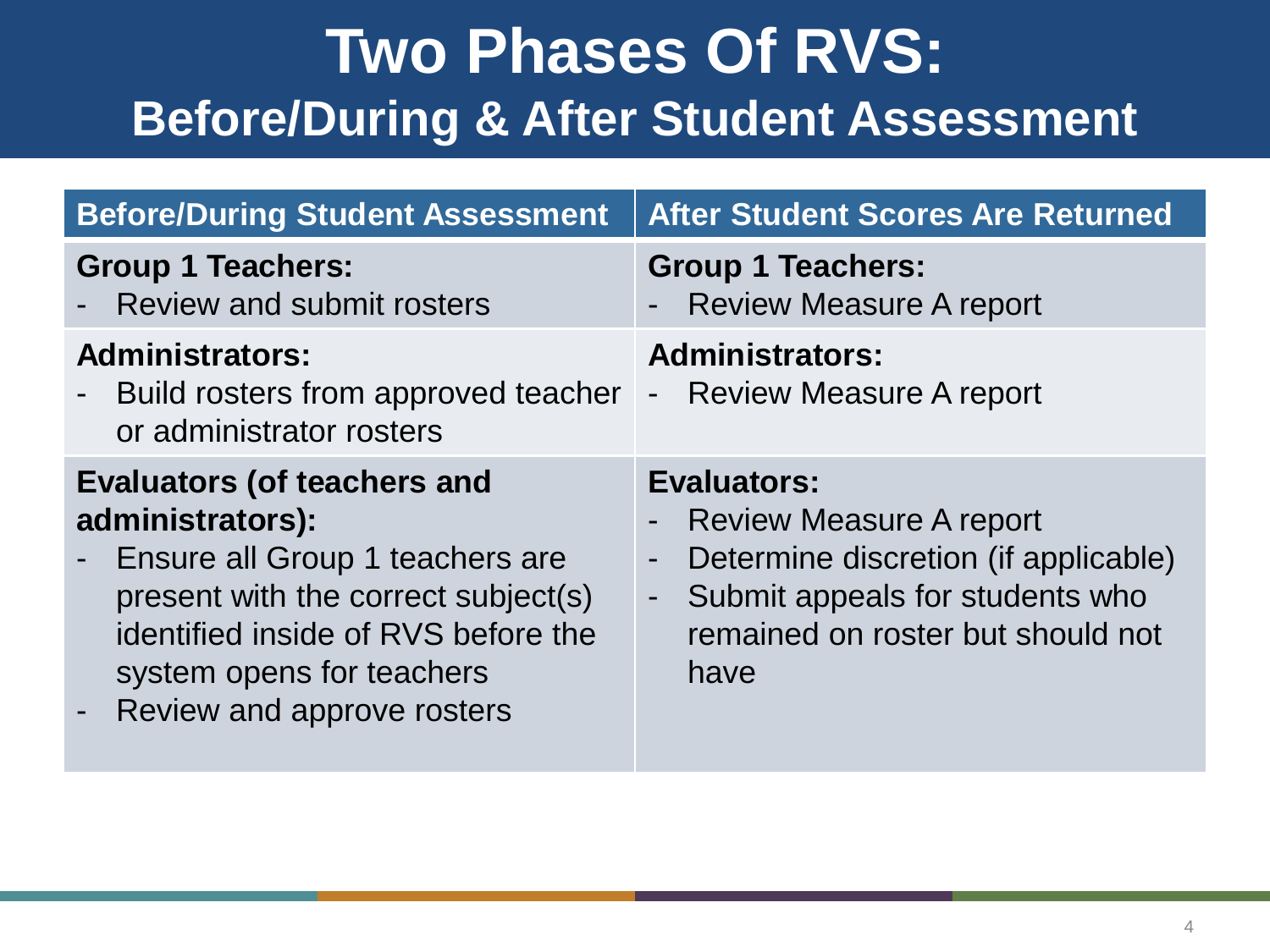# **RVS Process: At-A-Glance**



**March 19 – April 13, 2018**

**Late Spring – Fall 2018\***

*\* RVS Measure A Reports become complete when all student assessment scores on a given roster have been returned from the assessment vendor. The date at which an RVS Measure A Report will become complete will vary for each educator.*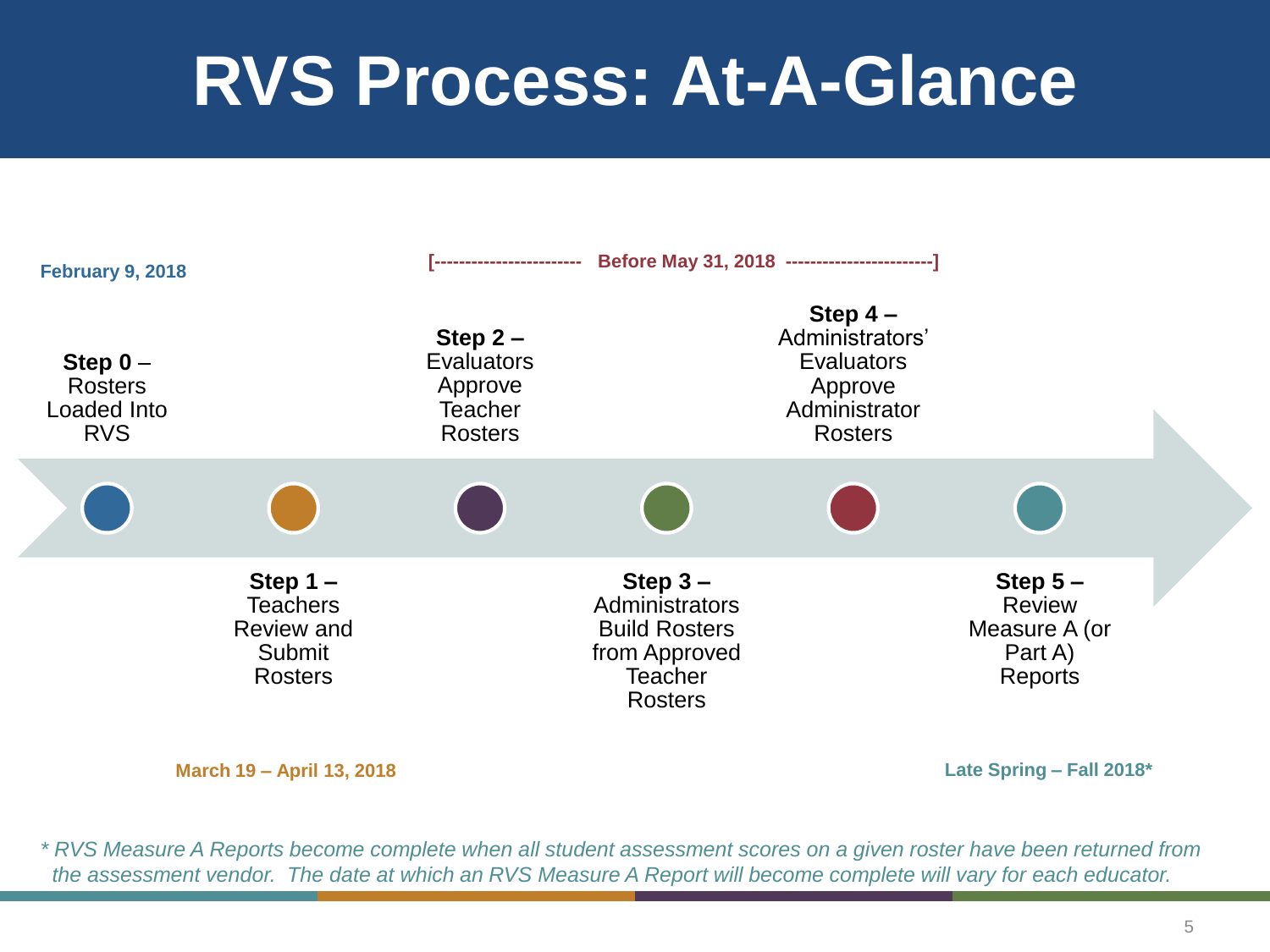# **Step 0: Rosters Loaded into RVS**



Early in each calendar year, rosters are loaded into RVS by reconciling data provided by eSchoolPLUS, PHRST, and Data Service Center's (DSC) DPAS application. Districts and schools have the opportunity to ensure that every educator who should have a roster (or rosters) does before RVS opens. These reports can be accessed in RVS by running the *School* or *District ERS Assignment Structure* report (identifying Group 1 teachers) and the *RVS Rosters with Student Counts by District* or *School* report (displays student counts on ELA and/or math rosters).

#### February 9, 2018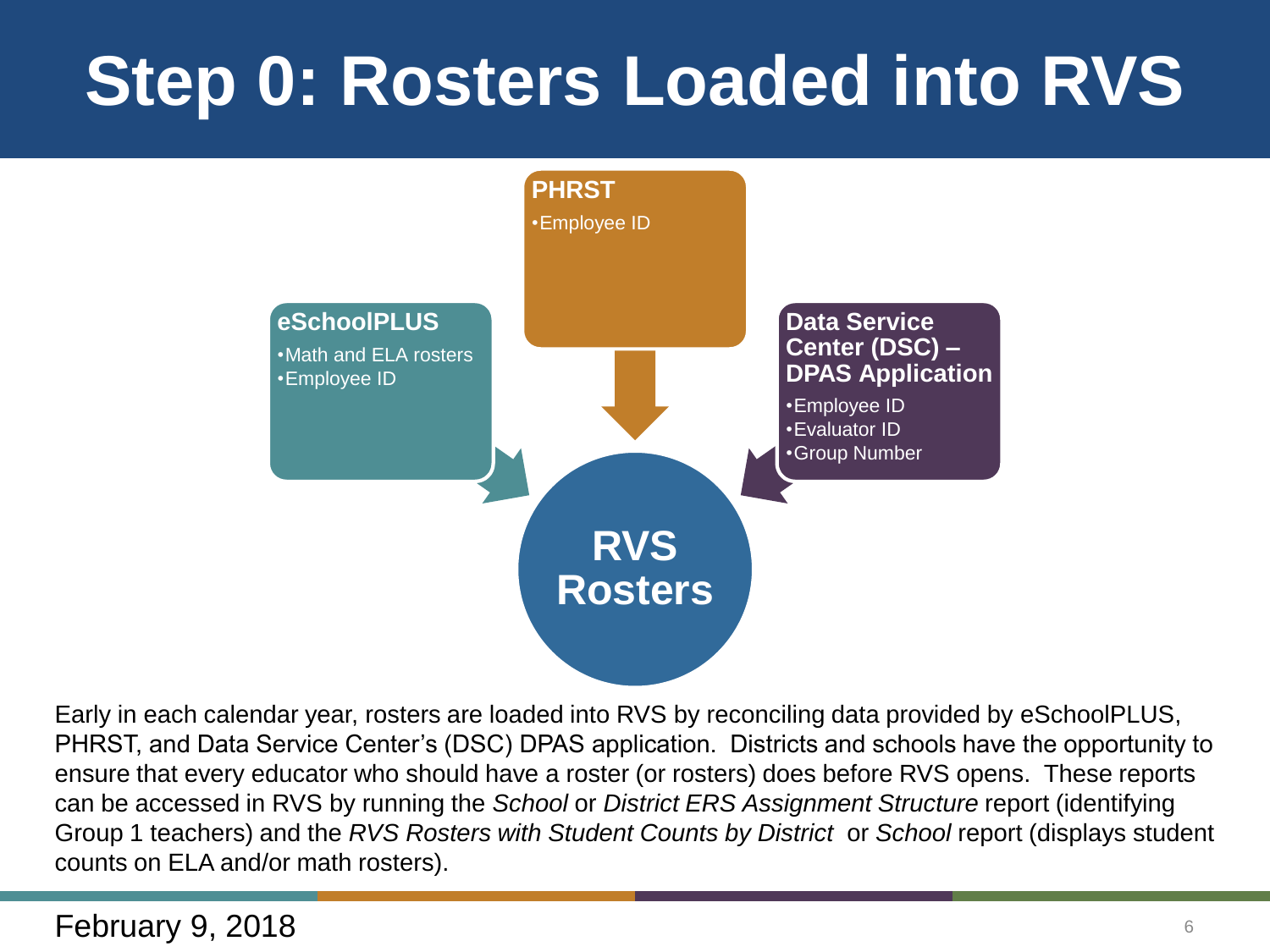# **Step 1: Teachers Review and Submit Rosters for Evaluator Approval**



Group 1 teachers review their rosters inside of RVS to ensure that all students who should be on the roster are accounted for. Teachers may request to have students removed from the roster for a limited number of reasons including if a student has missed more than 15% of class time or if a student transferred schools. Should a student need to be added, an evaluator must make this request on the teacher's behalf.

#### March 19 – April 13, 2018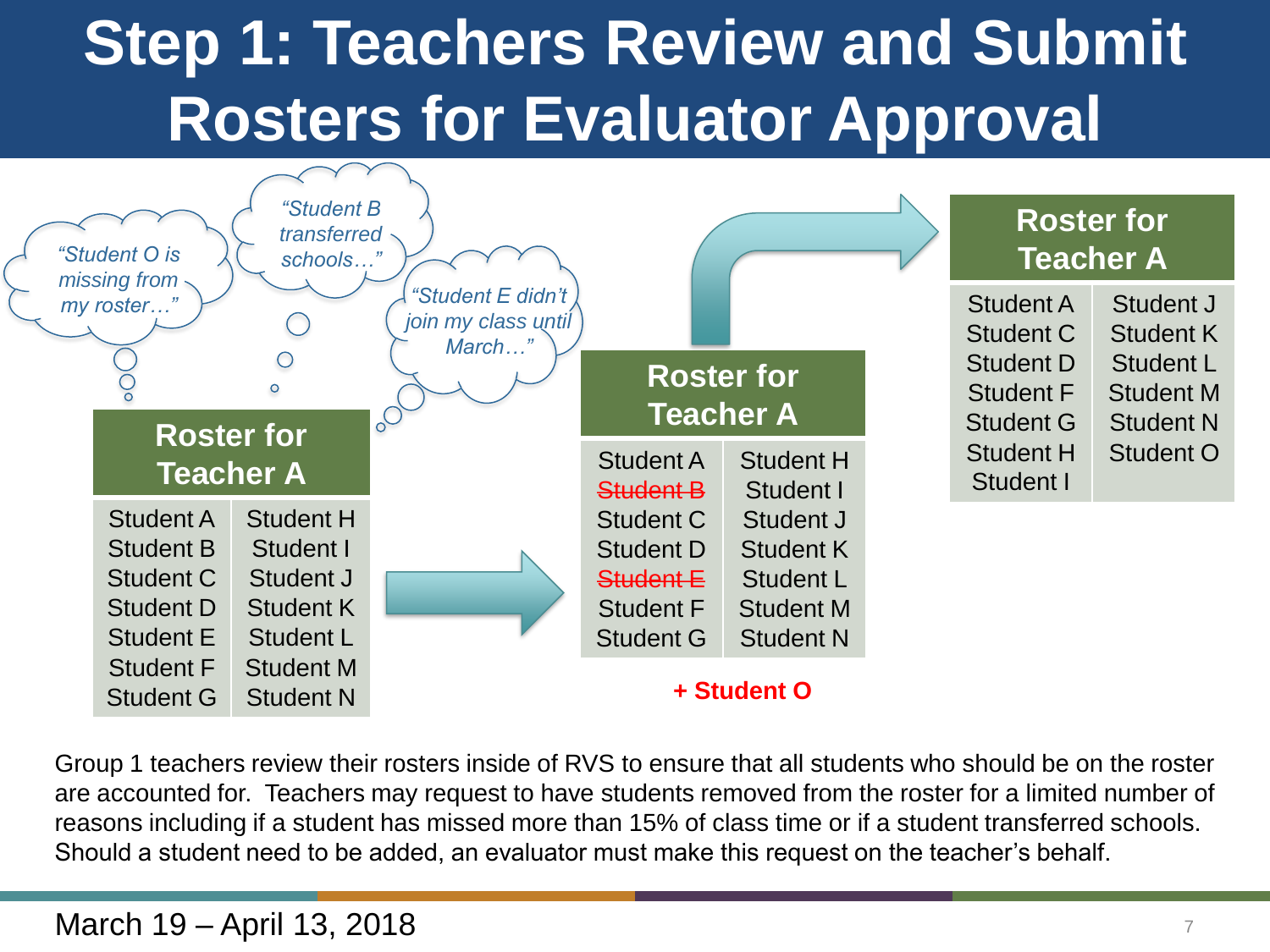## **Step 2: Evaluators Approve Teacher Rosters**

|                                                                                                                            | <b>Roster for Teacher A</b>                                                                     |                                                                                                              | <b>Roster for Teacher B</b>                                                                                                   |                                                                                                                                          | <b>Roster for Teacher C</b>                                                                                                              |
|----------------------------------------------------------------------------------------------------------------------------|-------------------------------------------------------------------------------------------------|--------------------------------------------------------------------------------------------------------------|-------------------------------------------------------------------------------------------------------------------------------|------------------------------------------------------------------------------------------------------------------------------------------|------------------------------------------------------------------------------------------------------------------------------------------|
| <b>Student A</b><br>Student C<br><b>Student D</b><br><b>Student F</b><br><b>Student G</b><br><b>Student H</b><br>Student I | Student J<br>Student K<br>Student L<br><b>Student M</b><br><b>Student N</b><br><b>Student O</b> | Student P<br>Student Q<br><b>Student R</b><br><b>Student S</b><br>Student T<br>Student U<br><b>Student V</b> | <b>Student W</b><br>Student X<br><b>Student Y</b><br>Student Z<br><b>Student AA</b><br><b>Student BB</b><br><b>Student CC</b> | <b>Student DD</b><br><b>Student EE</b><br><b>Student FF</b><br><b>Student GG</b><br><b>Student HH</b><br>Student II<br><b>Student JJ</b> | <b>Student KK</b><br><b>Student LL</b><br><b>Student MM</b><br><b>Student NN</b><br>Student OO<br><b>Student PP</b><br><b>Student QQ</b> |
|                                                                                                                            |                                                                                                 |                                                                                                              |                                                                                                                               |                                                                                                                                          |                                                                                                                                          |

Evaluators review the rosters that teachers have submitted inside of RVS. Evaluators must approve these rosters in order to finalize the RVS process for their teachers.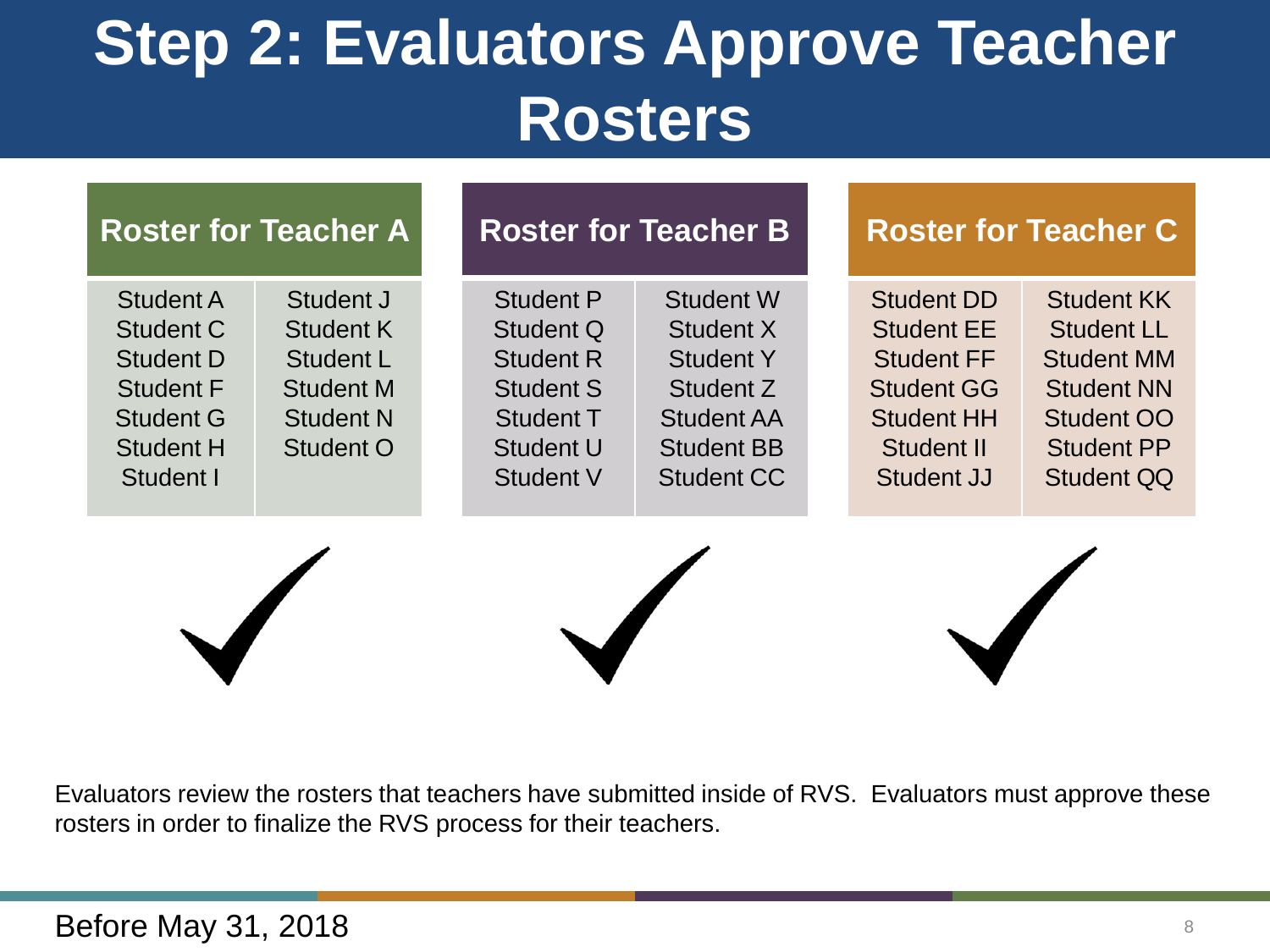# **Step 3: Administrators Build Rosters from Approved Teacher Rosters**

#### **Roster for Teacher A**

| Student A<br>Student C<br>Student D                                                     | Student J<br>Student K<br>Student L                                                        |                                                                                                      | <b>Roster for</b><br><b>Administrator 1</b>                                                                         |  |
|-----------------------------------------------------------------------------------------|--------------------------------------------------------------------------------------------|------------------------------------------------------------------------------------------------------|---------------------------------------------------------------------------------------------------------------------|--|
| Student F<br>Student G<br>Student H<br>Student I                                        | Student M<br><b>Student N</b><br>Student O                                                 | Student A<br>Student C<br>Student D                                                                  | Student X<br>Student Y<br>Student Z                                                                                 |  |
|                                                                                         | <b>Roster for Teacher B</b>                                                                | Student F<br>Student G<br>Student H                                                                  | Student AA<br>Student BB<br><b>Student CC</b>                                                                       |  |
| Student P<br>Student Q<br>Student R<br>Student S<br>Student T<br>Student U<br>Student V | Student W<br>Student X<br>Student Y<br>Student Z<br>Student AA<br>Student BB<br>Student CC | Student I<br>Student J<br>Student K<br>Student L<br>Student M<br>Student N<br>Student O<br>Student P | Student DD<br>Student EE<br>Student FF<br><b>Student GG</b><br>Student HH<br>Student II<br>Student JJ<br>Student KK |  |
|                                                                                         | <b>Roster for Teacher C</b>                                                                | Student Q<br>Student R<br>Student S                                                                  | Student LL<br>Student MM<br>Student NN                                                                              |  |
| Student DD<br><b>Student EE</b><br>Student FF<br><b>Student GG</b><br>Student HH        | <b>Student KK</b><br>Student LL<br><b>Student MM</b><br><b>Student NN</b><br>Student OO    | Student T<br>Student U<br>Student V<br>Student W                                                     | Student OO<br>Student PP<br>Student QQ                                                                              |  |
| Student II<br>Student JJ                                                                | Student PP<br>Student QQ                                                                   |                                                                                                      |                                                                                                                     |  |

Administrators who receive a Part A: Statewide Student Growth Measures rating on their evaluation build their rosters inside of RVS using approved teacher rosters. Administrators may add students that teachers have excluded.

Before May 31, 2018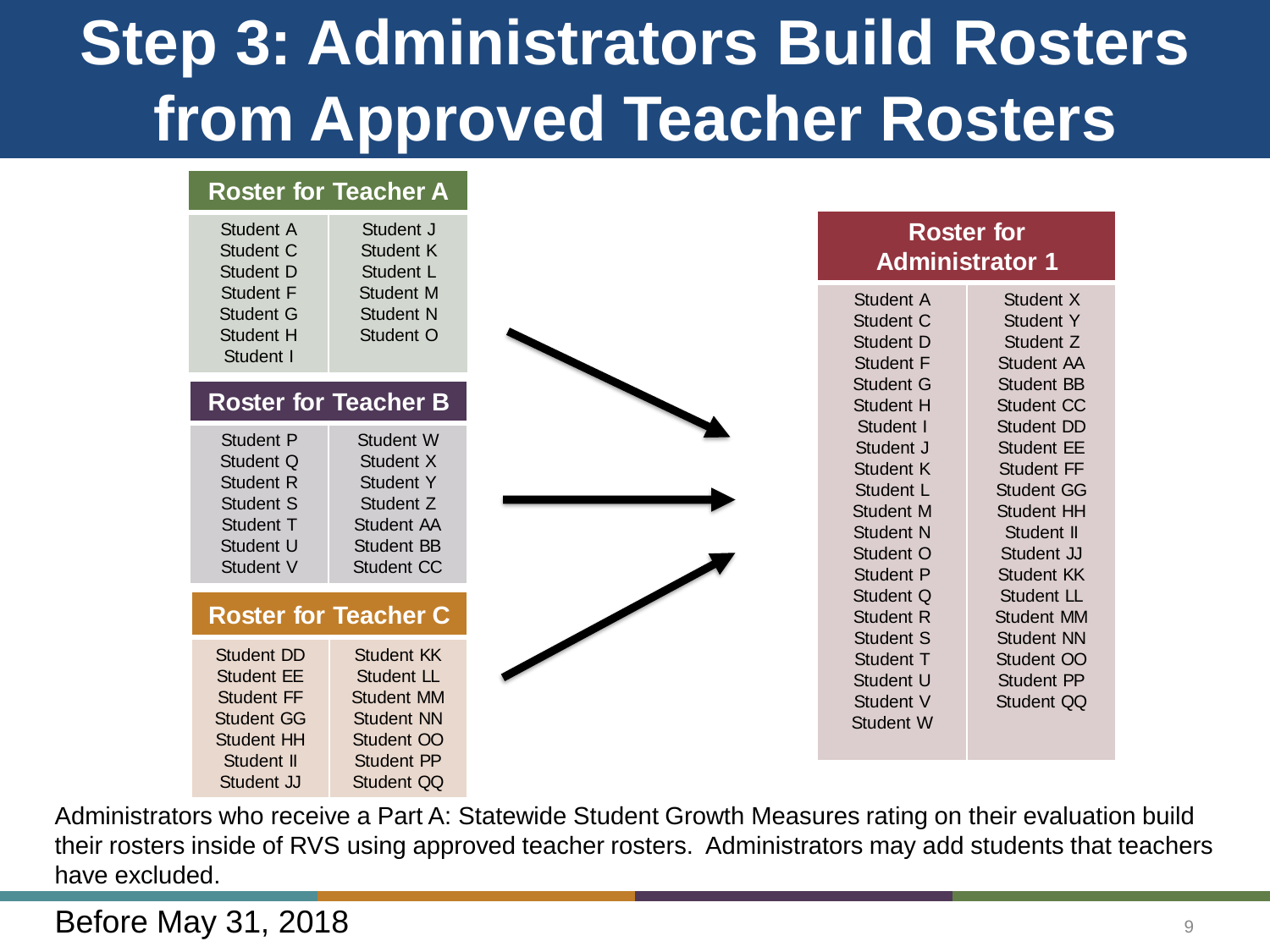## **Step 4: Evaluators Approve Administrator Rosters**

| <b>Roster for</b>                                                                                                                                                                                                                                                                                                                                                                                                                                                                                                                                                   |                                                                                                                                                                                                                                                                                           | <b>Roster for</b>                                                                                                                                                                                                                                                                    |                                                                                                                                                                                                                                                                                                    | <b>Roster for</b>                                                                                                                                                                                                                                                                                     | <b>Roster for</b>                                                                                                                                                                                                                                                                                  |                                                                                                                                                                                                                                                                                                       |  |
|---------------------------------------------------------------------------------------------------------------------------------------------------------------------------------------------------------------------------------------------------------------------------------------------------------------------------------------------------------------------------------------------------------------------------------------------------------------------------------------------------------------------------------------------------------------------|-------------------------------------------------------------------------------------------------------------------------------------------------------------------------------------------------------------------------------------------------------------------------------------------|--------------------------------------------------------------------------------------------------------------------------------------------------------------------------------------------------------------------------------------------------------------------------------------|----------------------------------------------------------------------------------------------------------------------------------------------------------------------------------------------------------------------------------------------------------------------------------------------------|-------------------------------------------------------------------------------------------------------------------------------------------------------------------------------------------------------------------------------------------------------------------------------------------------------|----------------------------------------------------------------------------------------------------------------------------------------------------------------------------------------------------------------------------------------------------------------------------------------------------|-------------------------------------------------------------------------------------------------------------------------------------------------------------------------------------------------------------------------------------------------------------------------------------------------------|--|
| <b>Administrator 1</b>                                                                                                                                                                                                                                                                                                                                                                                                                                                                                                                                              |                                                                                                                                                                                                                                                                                           | <b>Administrator 2</b>                                                                                                                                                                                                                                                               |                                                                                                                                                                                                                                                                                                    | <b>Administrator 3</b>                                                                                                                                                                                                                                                                                | <b>Administrator 4</b>                                                                                                                                                                                                                                                                             |                                                                                                                                                                                                                                                                                                       |  |
| Student X<br>Student A<br>Student C<br>Student Y<br>Student D<br>Student Z<br>Student F<br>Student AA<br>Student G<br>Student BB<br>Student H<br>Student CC<br>Student I<br>Student DD<br>Student J<br>Student EE<br>Student K<br>Student FF<br>Student L<br>Student GG<br>Student M<br>Student HH<br>Student N<br>Student II<br>Student O<br>Student .11<br>Student P<br>Student KK<br>Student Q<br>Student LL<br>Student R<br>Student MM<br>Student S<br>Student NN<br>Student T<br>Student OO<br>Student U<br>Student PP<br>Student V<br>Student QQ<br>Student W | Student 1<br>Student 2<br>Student 3<br>Student 4<br>Student 5<br>Student 6<br>Student 7<br>Student 8<br>Student 9<br>Student 10<br>Student 11<br>Student 12<br>Student 13<br>Student 14<br>Student 15<br>Student 16<br>Student 17<br>Student 18<br>Student 19<br>Student 20<br>Student 21 | Student 22<br>Student 23<br>Student 24<br>Student 25<br>Student 26<br>Student 27<br>Student 28<br>Student 29<br>Student 30<br>Student 31<br>Student 32<br>Student 33<br>Student 34<br>Student 35<br>Student 36<br>Student 37<br>Student 38<br>Student 39<br>Student 40<br>Student 41 | Student BB<br>Student BC<br>Student BD<br>Student BF<br>Student BG<br>Student BH<br>Student BI<br>Student BJ<br>Student BK<br>Student BL<br>Student BM<br>Student BN<br>Student BO<br>Student BP<br>Student BO<br>Student BR<br>Student BS<br>Student BT<br>Student BU<br>Student BV<br>Student BW | Student BX<br>Student BY<br>Student BZ<br>Student BAA<br>Student BBB<br>Student BCC<br>Student BDD<br>Student BEE<br>Student BFF<br>Student BGG<br>Student BHH<br>Student BII<br>Student BJJ<br>Student BKK<br>Student BLL<br>Student BMM<br>Student BNN<br>Student BOO<br>Student BPP<br>Student BQQ | Student CB<br>Student CC<br>Student CD<br>Student CF<br>Student CG<br>Student CH<br>Student CI<br>Student CJ<br>Student CK<br>Student CL<br>Student CM<br>Student CN<br>Student CO<br>Student CP<br>Student CQ<br>Student CR<br>Student CS<br>Student CT<br>Student CU<br>Student CV<br>Student CW | Student CX<br>Student CY<br>Student CZ<br>Student CAA<br>Student CBB<br>Student CCC<br>Student CDD<br>Student CEE<br>Student CFF<br>Student CGG<br>Student CHH<br>Student CII<br>Student CJJ<br>Student CKK<br>Student CLL<br>Student CMM<br>Student CNN<br>Student COO<br>Student CPP<br>Student CQQ |  |

Evaluators (supervisory administrators) review the rosters that administrators have submitted inside of RVS. Evaluators must approve these rosters in order to finalize the RVS process for their administrators.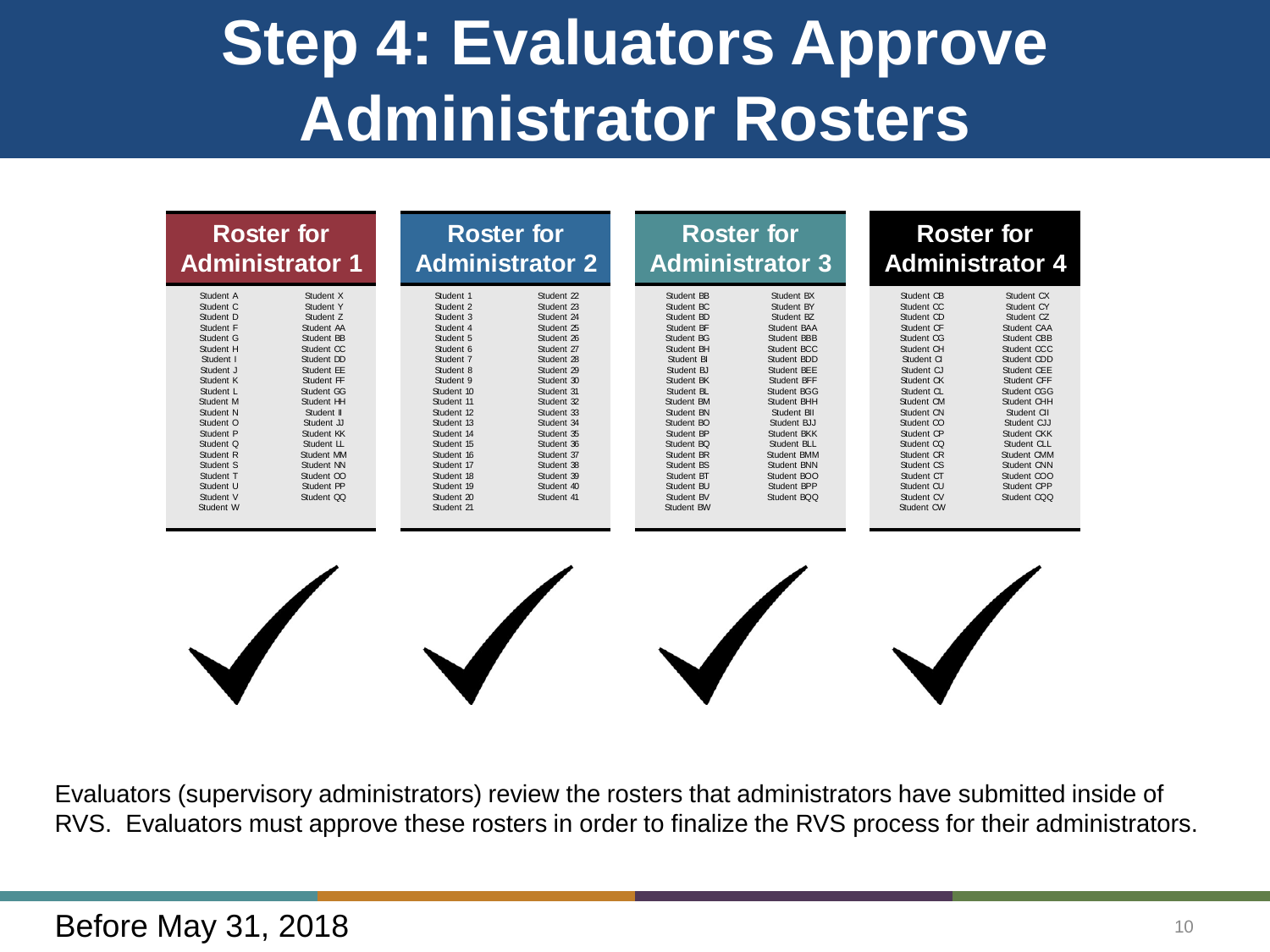# **Cascading Administrator Approvals**



Administrator RVS occurs in a cascading fashion. In order for a district administrator to build a roster for their Part A component, all of the principals the individual oversees must complete RVS. In order for a principal to complete RVS, all of the assistant principals the individual oversees must complete RVS by building rosters for approval. Therefore, it is not possible for a superintendent to complete RVS until all other administrator rosters in the district have been approved. **It is recommended that districts and charter schools set internal deadlines in order for final district administrator approval to take place before the deadline.**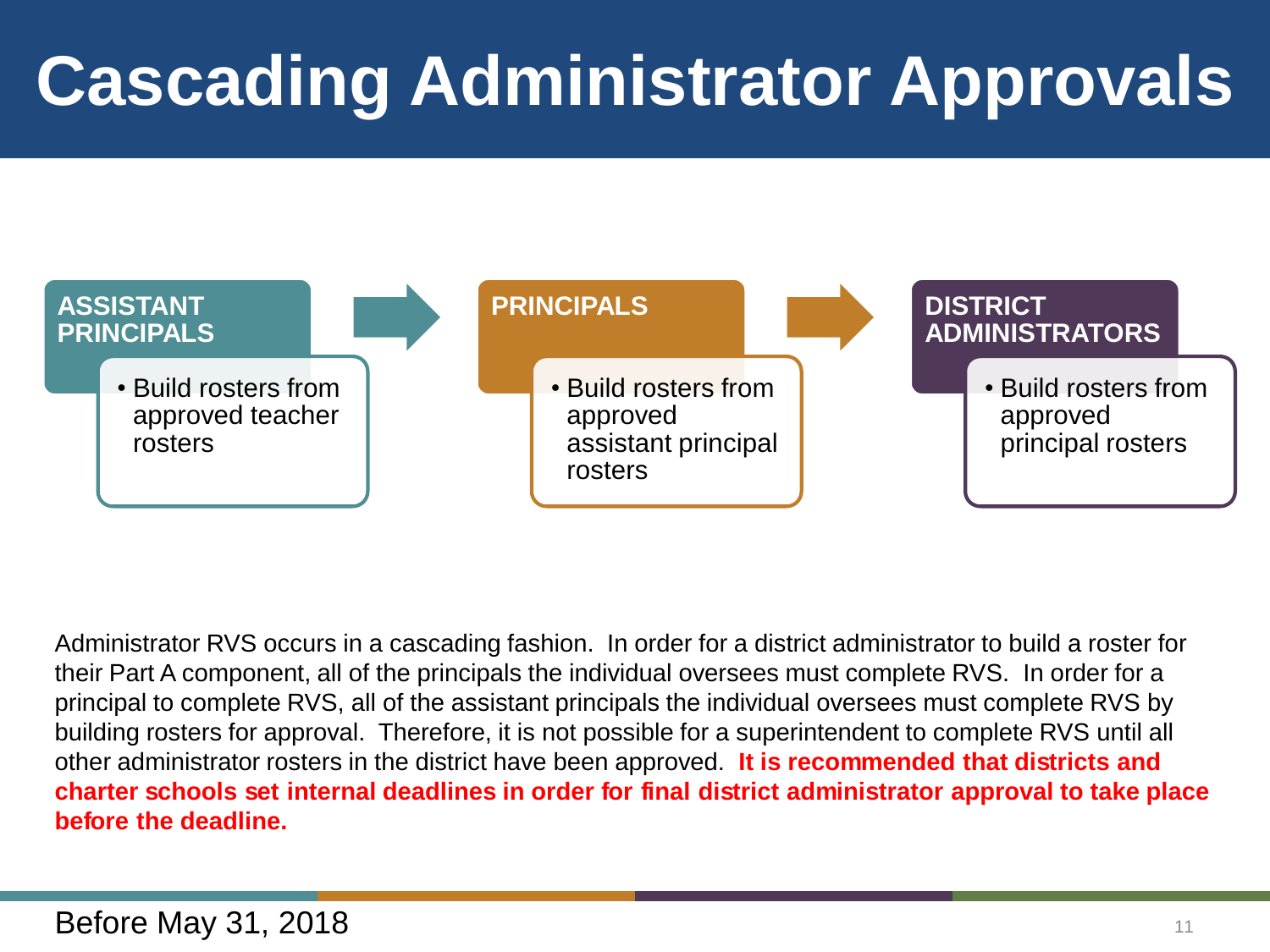# **Step 5: Review Measure A or Part A Reports**

#### **DPAS-II Student Improvement Component Measure A Report**

| Date Created: 7/11/2017                                  |                                 |                                                                                                                                                                                                      |                             | Last Updated: 7/11/2017     |                |                         |                                         |                               |  |            |
|----------------------------------------------------------|---------------------------------|------------------------------------------------------------------------------------------------------------------------------------------------------------------------------------------------------|-----------------------------|-----------------------------|----------------|-------------------------|-----------------------------------------|-------------------------------|--|------------|
| <b>TEACHER NAME:</b>                                     |                                 |                                                                                                                                                                                                      |                             |                             |                |                         |                                         | <b>EMPLOYEE ID:</b>           |  |            |
| <b>GRADE:</b>                                            | 7                               | <b>SUBJECT:</b>                                                                                                                                                                                      |                             | <b>ELA</b>                  |                |                         |                                         | <b>SCHOOL YEAR:</b>           |  | $2016 - 1$ |
| <b>DISTRICT:</b><br><b>APPOQUINIMINK SCHOOL DISTRICT</b> |                                 |                                                                                                                                                                                                      |                             |                             |                |                         |                                         |                               |  |            |
| <b>SCHOOL:</b>                                           |                                 | <b>WATERS (ALFRED G.) MIDDLE SCHOOL</b>                                                                                                                                                              |                             |                             |                |                         |                                         |                               |  |            |
|                                                          |                                 | The Student Improvement Component Measure A rating herein is based on student performance on the state assessment and is<br>applicable only to Group 1 Educators in the school year specified above. |                             |                             |                |                         |                                         |                               |  |            |
|                                                          |                                 | TOTAL NUMBER OF STUDENT GROWTH TARGETS* MET:                                                                                                                                                         |                             |                             |                | 61                      |                                         |                               |  |            |
|                                                          |                                 | TOTAL NUMBER OF STUDENT GROWTH TARGETS*:                                                                                                                                                             |                             |                             |                | 108                     |                                         |                               |  |            |
|                                                          |                                 | PERCENT OF STUDENT GROWTH TARGETS* MET:                                                                                                                                                              |                             |                             |                | 56 %                    |                                         |                               |  |            |
|                                                          | <b>MEASURE A RATING:</b>        |                                                                                                                                                                                                      |                             |                             |                | <b>SATISFACTORY</b>     |                                         |                               |  |            |
|                                                          | <b>VERIFIED ROSTER DETAILS:</b> |                                                                                                                                                                                                      |                             |                             |                |                         |                                         |                               |  |            |
| <b>Student</b><br>ID                                     | <b>Student Name</b>             |                                                                                                                                                                                                      | <b>SWD</b><br><b>Status</b> | <b>ELL</b><br><b>Status</b> | <b>Subject</b> | <b>Target</b><br>Score* | <b>Actual</b><br><b>Spring</b><br>Score | Was the<br><b>Target Met?</b> |  |            |
|                                                          |                                 |                                                                                                                                                                                                      | No                          | No                          | <b>ELA</b>     | 2562                    |                                         | 2474 NOTMET                   |  |            |
|                                                          |                                 |                                                                                                                                                                                                      | No                          | <b>No</b>                   | <b>ELA</b>     | 2661                    | 2700 MET                                |                               |  |            |
|                                                          |                                 |                                                                                                                                                                                                      |                             |                             |                | ----                    | ----                                    |                               |  |            |

RVS Measure A Reports become complete when all student assessment scores on a given roster have been returned from the assessment vendor. The date at which an RVS Measure A Report will become complete will vary for each educator. In the interim, the bottom of the report (where student-level scores are present) will begin to populate as results are returned. The top of the report (the rating and statement of how many students met their growth targets) will not populate until all scores are returned.

- Evaluators should not finalize the rating for an educator until all scores are present.
- Evaluators should not attempt to approximate scores or ratings using DSARA (Delaware Student Assessment Reporting & Analysis).
- Should a school reset or reopen the assessment for a student, it is possible for a student's score to change (target met or not met) and subsequently impact a teacher's overall Measure A rating. Administrators should only finalize Measure A ratings after they have ensured there are no pending student assessment resets or reopens.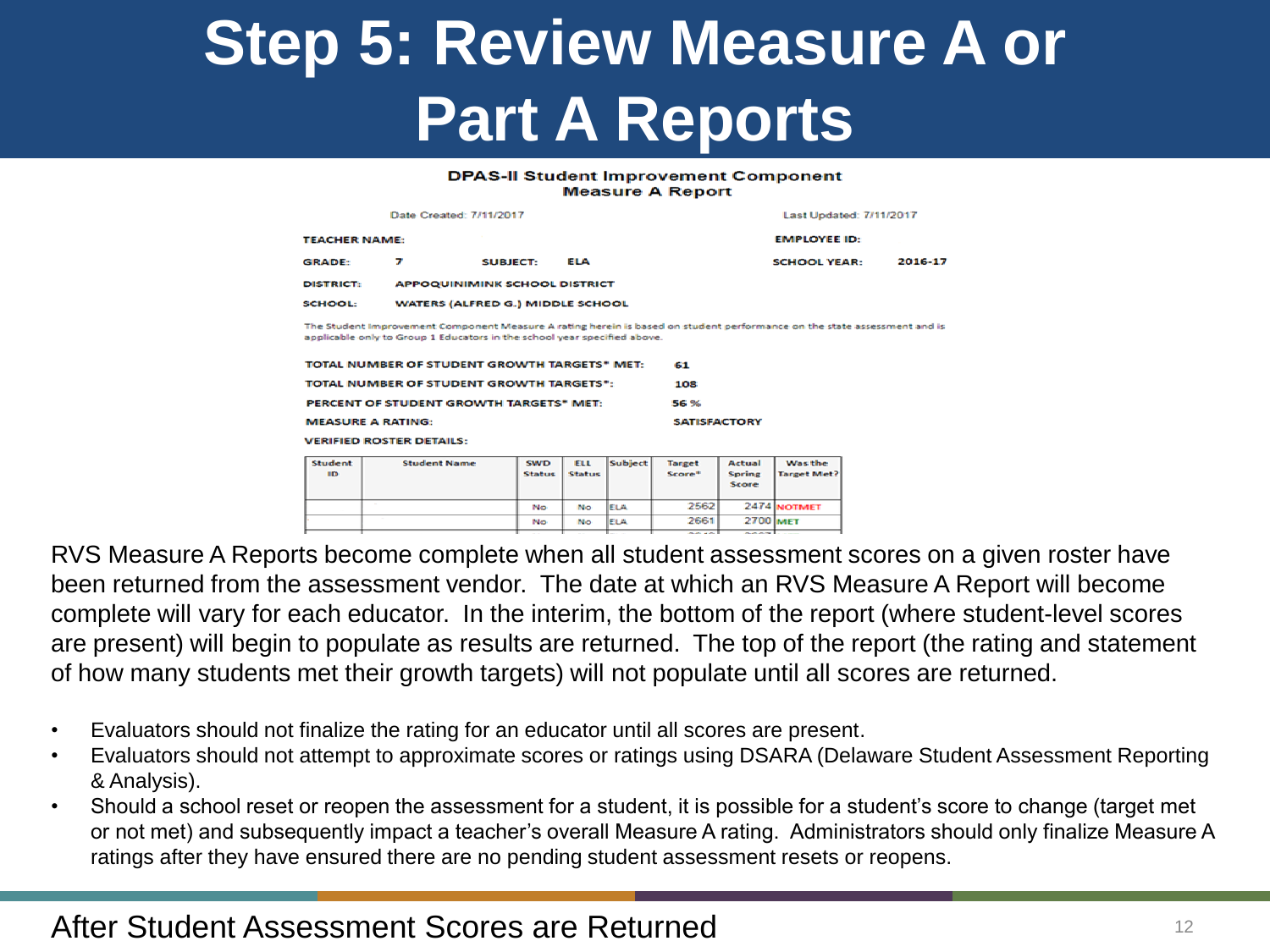# **Roster Verification System Appeals**



Should an educator want to appeal his or her Measure A rating based on a roster inclusion or exclusion error, there is a form inside of RVS that allows he or she to do so. Appeals must be originated by the evaluator. DOE reserves the right to request supporting documentation for any RVS roster appeal. Appeals should only be submitted if a decision will change an educator's overall Student Improvement Component rating.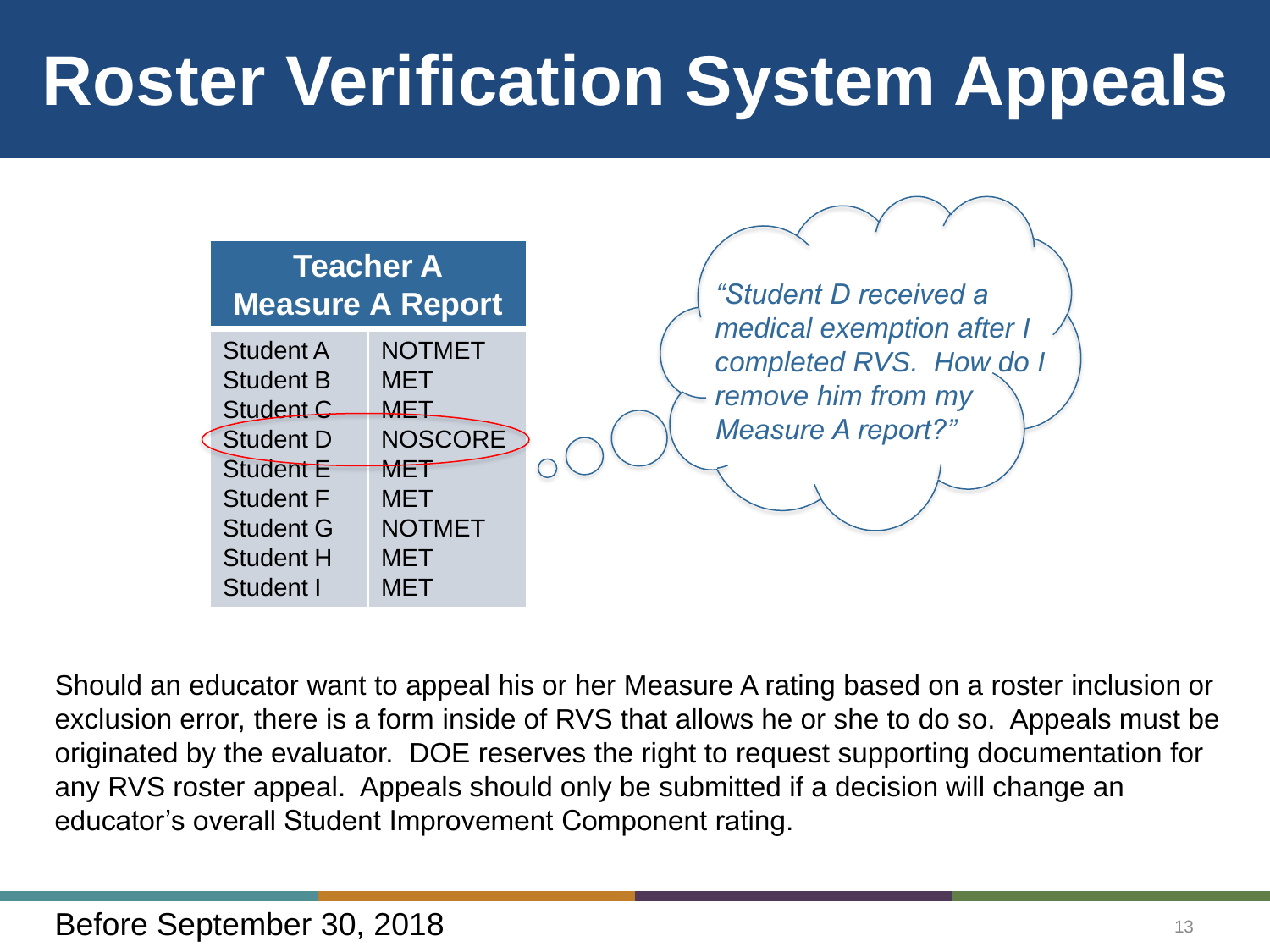### **Tips and Reminders Before/During Student Assessment**

- The goal is to validate lists of students educators instruct, per subject.
- All data must be complete and accurate in the district or charter school's educator evaluation system online platform (DSC's DPAS application) and in eSchoolPLUS for RVS to accurately use the information. Complete and accurate data includes PHRST employee ID for both the educator and the evaluator, educator group number, District Code, School Code, and subject taught (mathematics and/or ELA). If any of these pieces of information are incomplete, missing, or not recognized as valid by RVS, it will ignore the data to ensure bad or incorrect mappings do not occur.
- Building administrators should ensure that all educators who should have a roster (or rosters) does before RVS opens.
- It is recommended that districts and charter schools set internal deadlines for different administrator types in order for final district administrator approval to take place before the May 31st deadline.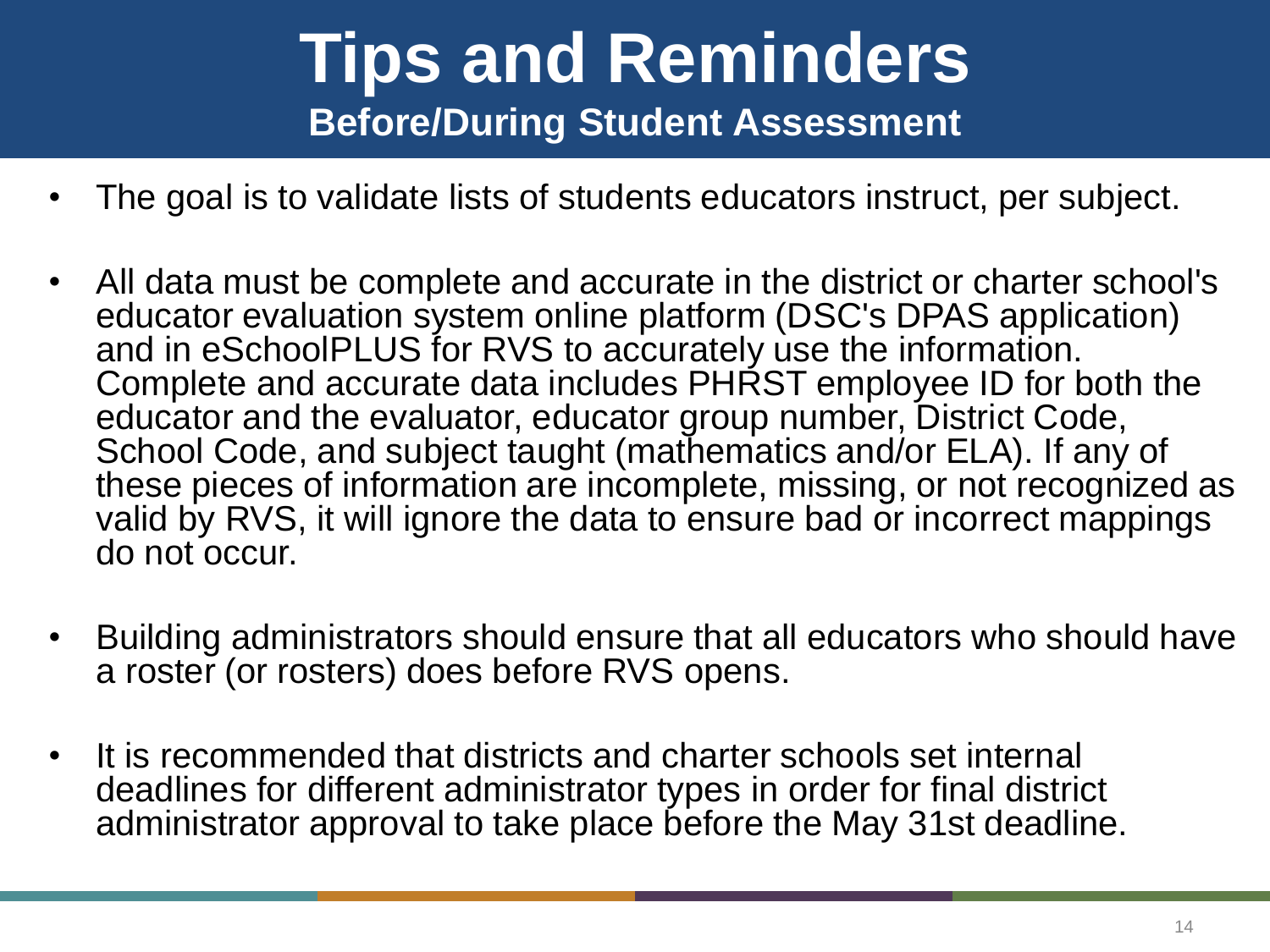### **Tips and Reminders After Student Scores are Returned**

- RVS Measure A (or Part A) Reports become complete when all student assessment scores on a given roster have been returned from the assessment vendor. The date at which an RVS Measure A Report will become complete will vary for each educator.
- Evaluators should not finalize the Measure A or Part A rating for an educator until all scores are present.
- Evaluators should not attempt to approximate scores or ratings using DSARA (Delaware Student Assessment Reporting & Analysis).
- Should a school reset or reopen the assessment for a student, it is possible for a student's score to change (target met or not met) and subsequently impact a teacher's overall Measure A rating. Administrators should only finalize Measure A ratings after they have ensured that there are no pending student assessment resets or reopens.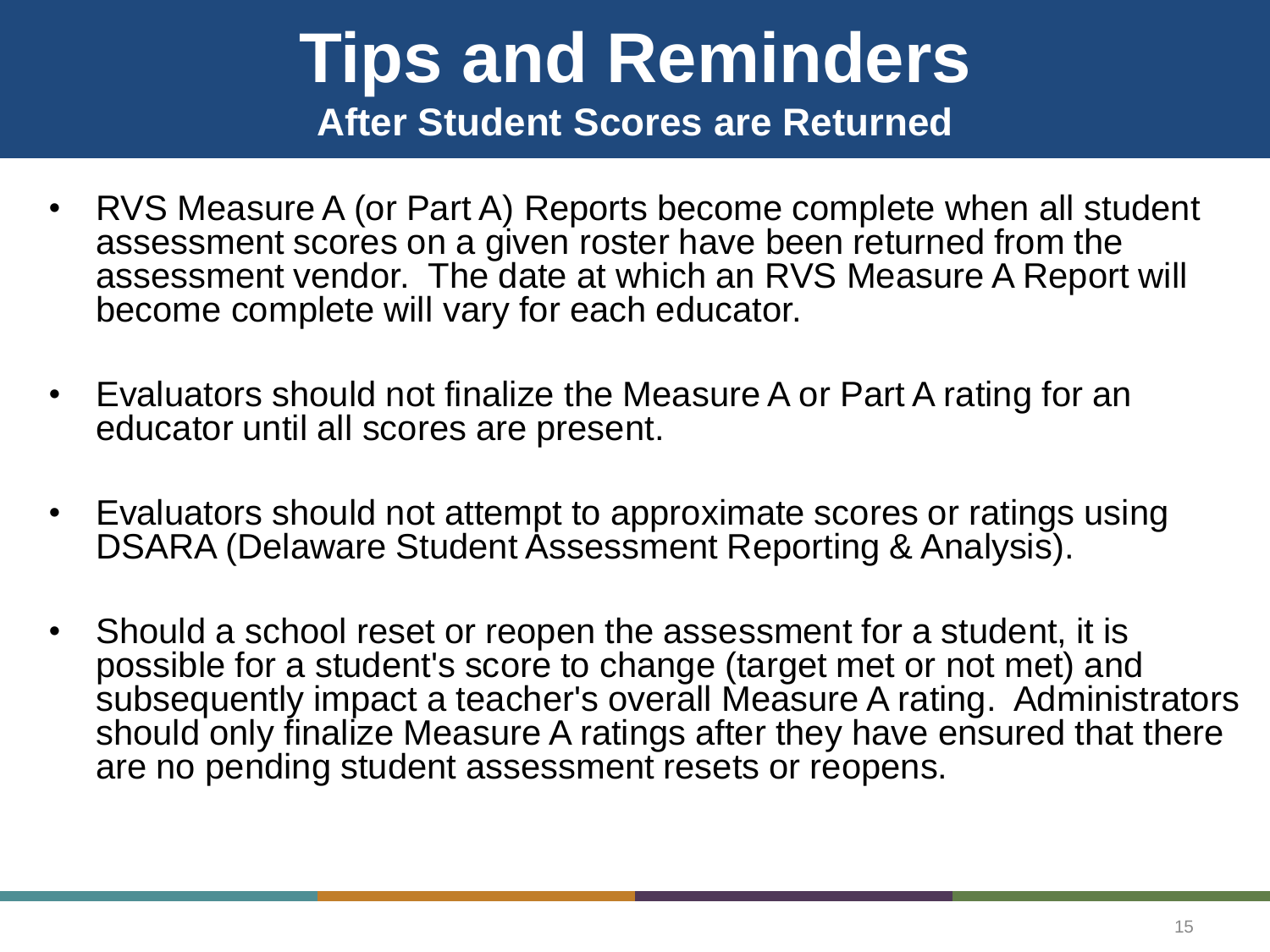# **Technical Assistance: Throughout Roster Verification System Process**

| Document Name   Audience                    |                                                                                      | <b>Description</b>                                                        |
|---------------------------------------------|--------------------------------------------------------------------------------------|---------------------------------------------------------------------------|
| 2018 Technical<br><b>Assistance Manual</b>  | Group 1 Teachers<br><b>Building Administrators</b><br><b>District Administrators</b> | Detailed overview of the RVS-process included<br>information on using RVS |
| <b>RVS At-A-Glance</b><br><b>PowerPoint</b> | Group 1 Teachers<br><b>Building Administrators</b><br><b>District Administrators</b> | High-level overview of the RVS-process with key<br>dates                  |

RVS Technical Assistance documents available: <https://www.doe.k12.de.us/Page/2088>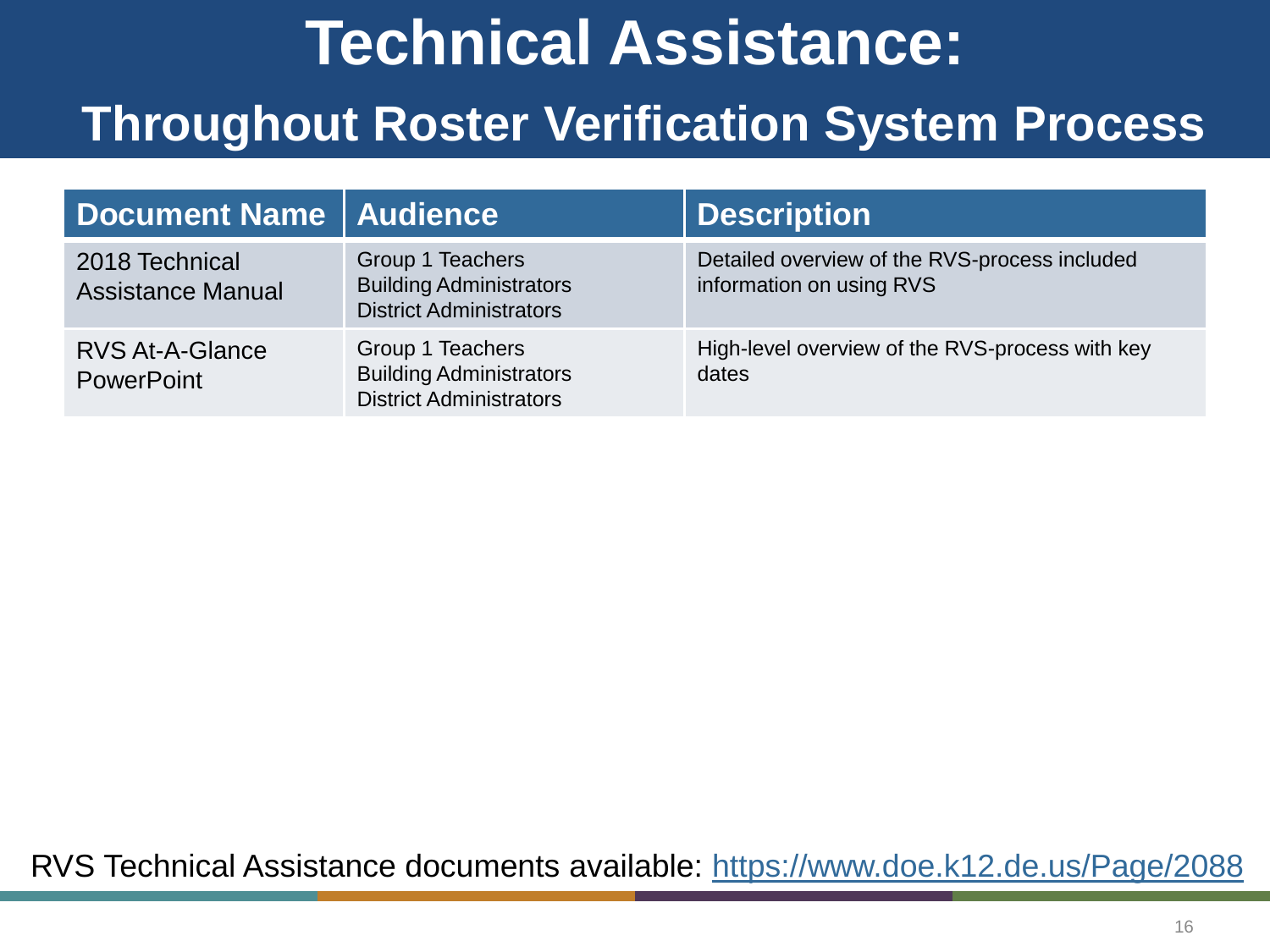## **Technical Assistance:**

### **Before/During Student Assessment Administration**

| <b>Document Name</b>                                            | <b>Audience</b>                                                                                                                       | <b>Description</b>                                                                                                                                                                                               |
|-----------------------------------------------------------------|---------------------------------------------------------------------------------------------------------------------------------------|------------------------------------------------------------------------------------------------------------------------------------------------------------------------------------------------------------------|
| How-To: Setup<br>eSchoolPLUS<br><b>Prerequisites for RVS</b>    | <b>Pupil Accounting Coordinators</b><br><b>Other School/District Staff with</b><br>the appropriate levels of access<br>to eSchoolPLUS | There are certain fields in eSchoolPLUS that MUST<br>be complete in order for RVS to successfully create<br>rosters. This document details how to ensure the<br>prerequisite eSchoolPLUS information is present. |
| How-To: View/Edit an<br><b>Existing Roster</b>                  | Group 1 Teachers<br><b>Building Administrators</b><br><b>District Administrators</b>                                                  | This guide explains step-by-step how to view or edit<br>an existing roster. The document assumes at least<br>one roster already exists for the user.                                                             |
| How-To: Approve<br><b>Submitted Rosters</b>                     | <b>Building Administrators</b><br><b>District Administrators</b>                                                                      | This guide explains step-by-step how to approve<br>submitted rosters. This document assumes at least<br>one roster has been submitted to your Inbox.                                                             |
| How-To: Build a Roster                                          | <b>Building Administrators</b><br><b>District Administrators</b>                                                                      | This guide expains step-by-step how to build a roster<br>after 100% of team rosters have been approved.                                                                                                          |
| How-To: View RVS<br>Report – Inbox<br>Analysis                  | Group 1 Teachers<br><b>Building Administrators</b><br><b>District Administrators</b>                                                  | This guide explains how to identify the teachers and<br>administrators RVS believes that you evaluate based<br>on the information sent from Data Service Center<br>$(DSC)$ .                                     |
| How-To: View RVS<br>Report – ERS<br><b>Assignment Structure</b> | Group 1 Teachers<br><b>Building Administrators</b><br><b>District Administrators</b>                                                  | This guide explains how to display the<br>evaluator/teacher relationships defined in Data<br>Service Center (DSC) and sent to RVS nightly.                                                                       |

RVS Technical Assistance documents available: <https://www.doe.k12.de.us/Page/2088>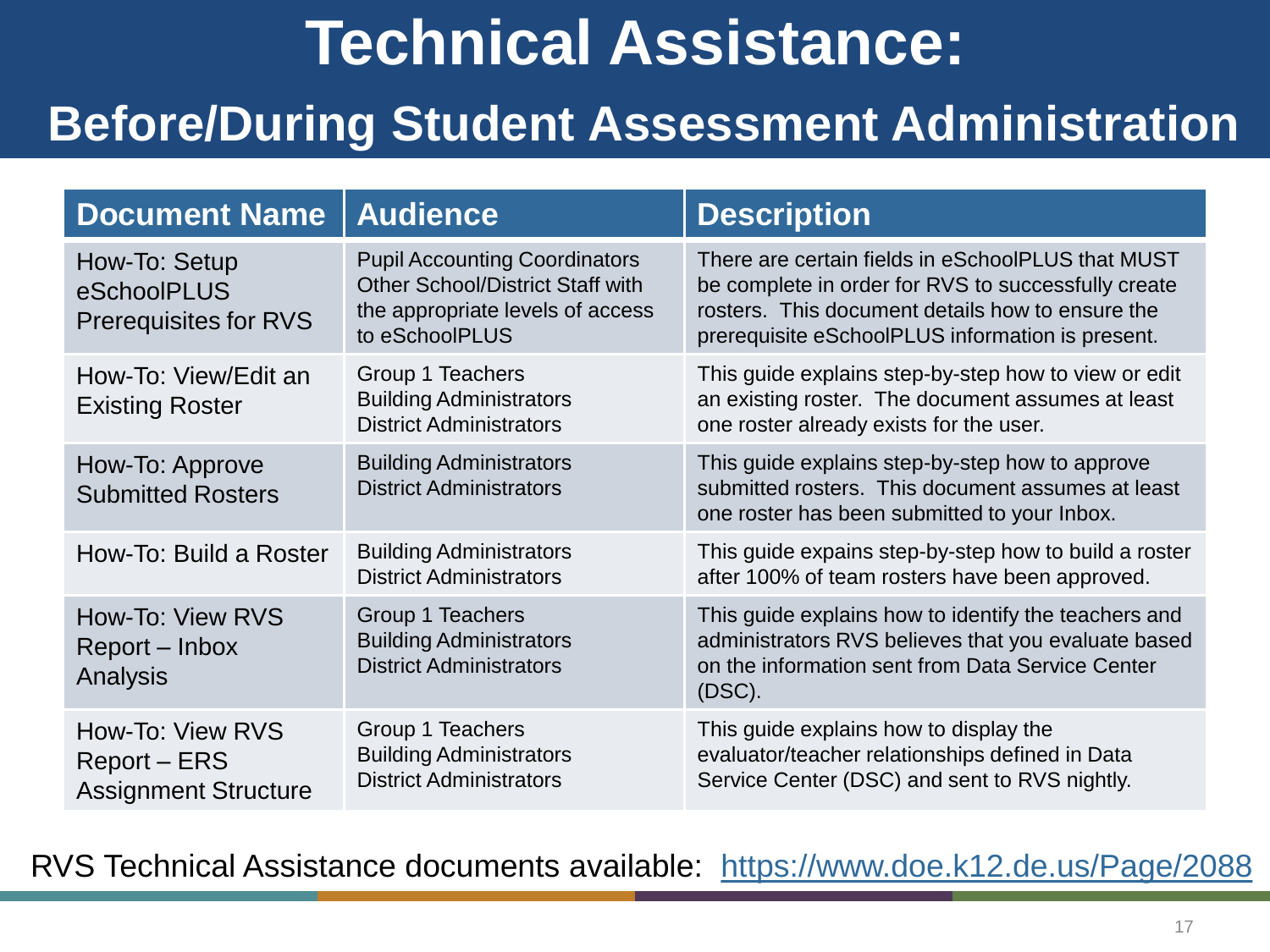## **Technical Assistance: After Student Scores are Returned**

| <b>Document Name</b>                                                   | <b>Audience</b>                                                                      | <b>Description</b>                                                                                                                                                                                         |
|------------------------------------------------------------------------|--------------------------------------------------------------------------------------|------------------------------------------------------------------------------------------------------------------------------------------------------------------------------------------------------------|
| How-To: View RVS<br><b>Report - Student</b><br><b>Score Completion</b> | Group 1 Teachers<br><b>Building Administrators</b><br><b>District Administrators</b> | This guide shows how to access a report showing the<br>educators with approved students on their rosters AND<br>whether official assessment scores have been received for the<br>corresponding subject(s). |
| How-To: View RVS                                                       | Group 1 Teachers                                                                     | This guide explains how to view the Student Growth                                                                                                                                                         |
| <b>Report – Student</b>                                                | <b>Building Administrators</b>                                                       | Component Measure A report (with students) for the current                                                                                                                                                 |
| <b>Growth Measure A</b>                                                | <b>District Administrators</b>                                                       | school year.                                                                                                                                                                                               |
| How-To: Appeal a                                                       | <b>Building Administrators</b>                                                       | This guide explains how to submit an appeal based on a roster                                                                                                                                              |
| <b>Roster</b>                                                          | <b>District Administrators</b>                                                       | inclusion or exclusion error.                                                                                                                                                                              |